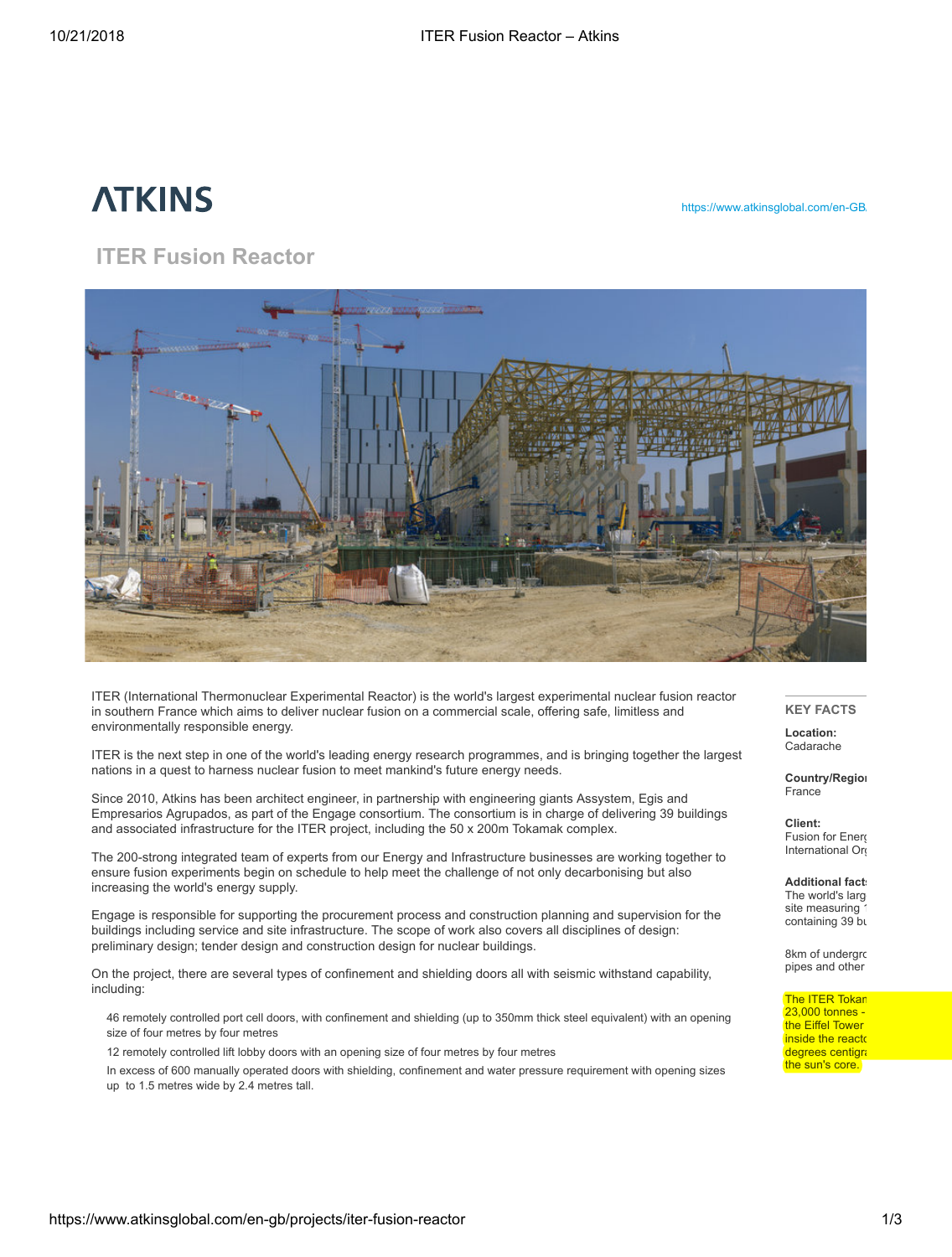

To find out more about the ITER project, visit the [F4E](http://www.fusionforenergy.europa.eu/) and [ITER](http://www.iter.org/) websites. Discover more about the science behind nuclear fusion, the European contribution to ITER, the move towards sustainable energy, and the future for fusion energy [here](http://www.fusionforenergy.europa.eu/mediacorner/factsheets.aspx).

#### The Assembly E  $a$  weight of 5,70

The bioshield is concrete.



**RELATED SEC** 

- [Buildings](https://www.atkinsglobal.com/group/sectors-and-services/sectors/buildings)
- [Energy](https://www.atkinsglobal.com/group/sectors-and-services/sectors/energy)
- **[Nuclear](https://www.atkinsglobal.com/group/sectors-and-services/sectors/energy/nuclear)**

#### **RELATED SER**

- **[Architecture](https://www.atkinsglobal.com/en-GB/group/sectors-and-services/services/architecture)**
- Civil [engineerin](https://www.atkinsglobal.com/en-GB/group/sectors-and-services/services/civil-engineering)
- [Construction](https://www.atkinsglobal.com/en-GB/group/sectors-and-services/services/construction-planning) pl
- [Construction](https://www.atkinsglobal.com/en-GB/group/sectors-and-services/services/construction-services) se
- [Mechanical](https://www.atkinsglobal.com/en-GB/group/sectors-and-services/services/mechanical-engineering) en
- [Procurement](https://www.atkinsglobal.com/en-GB/group/sectors-and-services/services/procurement-and-supply-chain-consultancy) 8 consultancy
- [Project](https://www.atkinsglobal.com/en-GB/group/sectors-and-services/services/project-and-programme-management) & progr
- [Structural](https://www.atkinsglobal.com/en-GB/group/sectors-and-services/services/structural-design-and-assessments) design

\*This is not avail selecting this sector your Group offering which is only available in the control of the control in the control o English.

### RELATED PR

**EDF [Energy](https://www.atkinsglobal.com/en-GB/projects/edf-energy-tsa) Strategic Partnership** 

Sellafield Lega [Decommission](https://www.atkinsglobal.com/en-GB/projects/sellafield-legacy-ponds-decommissioning)

[Swansea](https://www.atkinsglobal.com/en-GB/projects/swansea-bay-tidal-lagoon) Bay

UAE [nuclear](https://www.atkinsglobal.com/en-GB/projects/uae-nuclear-new-build-programme) new

CONTACT

# GROUP

David Whitm Nuclear proje Tel: +44 1454 Email: [david.whitmor](mailto:david.whitmore@atkinsglobal.com)

RELATED PROJECTS